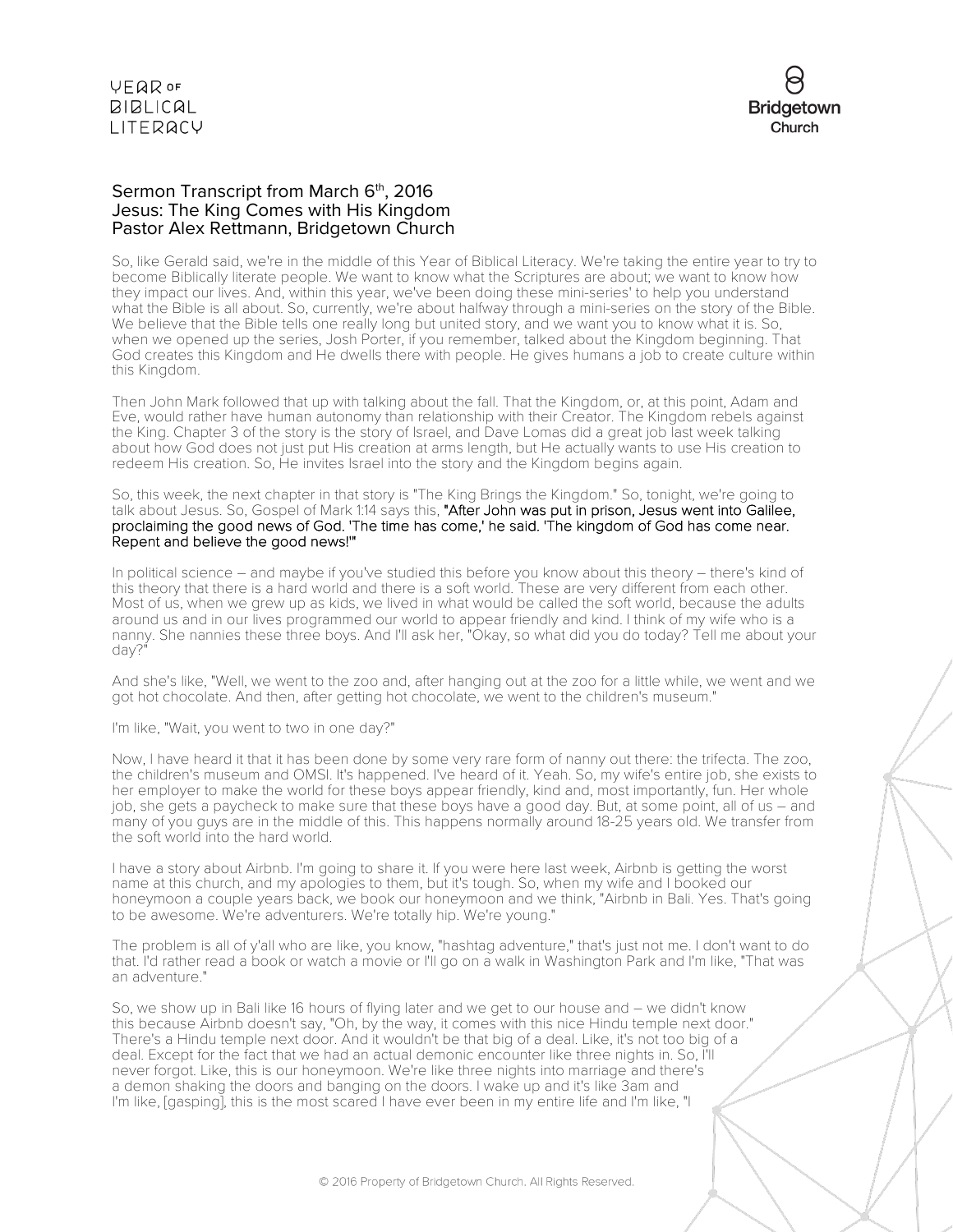am in Bali. I am responsible for this woman."

If it was a bunch of my guys, we could take this dude on who's out there, but this is my wife and she's scrappy, but – she is, actually, incredibly scrappy. So, I'm terrified. No only that, there's cockroaches everywhere that are like singing us to sleep. The sheets are wet. The air conditioner is kind of broken. You know, at some point you transfer into this world where you go, "This is the world that I live in."

In my news app this week, I was looking through it. Here's just some headlines from the news this week:

Osama bin Laden's will was released Tuesday to the tune of 29 million dollars, all of which he asked in his will to be used for jihad. The EPA is, yet again, trying to pull another pesticide from the market. Refugees in New York say that the school district is blocking them from going to school.

Welcome to the U.S.

And the U.N. is going to vote on new sanctions against North Korea. All of these things in our world are happening within the context of a nation trying to decide who's going to lead us within the presidential race. We live, as human beings, in the hard world. And, commonly, when people find themselves in that hard world, especially when it's chaotic, they long for a strong leader. Give us someone who can lead us through the muck. Someone who's unwavering in their dedication to a direction. We want strength.

And this isn't a new desire. This is actually something that's deep and ancient. Dave did a great job last week talking about how the primary theme in the story of Israel was that they were to receive the blessing of Yahweh and that they were to give that blessing away. And, before Israel had a king, they had men. The ones that you're reading about right now in the Bible. Like Moses and Joshua, who would lead, but ultimately they were led by Yahweh.

But, if you know the story of Israel, they don't want to live like this. At one point, they even reject God as their King and they ask for a human ruler; a strong leader. And it's not too hard to blame them to be honest. You know? They've gone from exile to freedom to another exile. We don't really understand that word "exile." It would be like going from slavery to you're liberated and you're free to, "Sorry, you're enslaved again."

It would be exhausting. As we get closer in history to the time of Jesus, they're released from their latest captivity from the Babylonians. As you can imagine, some of them begin making their way back to their desolate and ruined city, Jerusalem. And the only modern image that might come close to capturing what the state of Israel was like right before the time of Jesus is that of a refugee family. Many families in Israel could have looked something like this. These are Syrian refugees. The photo was probably taken within the last couple years. I want you to just pause for a moment and I want you to think about what the stories of these people could be. The people that they've lost, the friends and family that they've seen killed or starved to death. The home that they left behind that's probably broken down. The bank account that's drained. The economy that just isn't there anymore. This is their reality.

Sometimes, when we see a photo or we read stories in the Bible, we fail to realize that these people are the same as us. They, too, are filled with passions. They, too, are filled with desires, with fears and with hopes. So, you can imagine this intense tension in which the people of Israel are living in. Their world has proven to be incredibly hard and they want a strong leader. They want a champion. Someone who will lead the charge against their newest oppressors, the Romans.

And, lo and behold, here comes Jesus. Right? He comes onto the scene and what does He say? "The time has come. The Kingdom of God has come near."

Can you imagine what that would feel hearing that? The Kingdom is coming back. Repent and believe the good news. Now, immediately, if you were an Israelite, you would think of Daniel 2, because Daniel 2 is that prophetic moment that they say there's a Messiah who's coming for you. He's going to restore the kingdom of Israel. He's going to get rid of the bad guys. So you think, "The kingdom is coming."

But then Jesus says, "Repent." And who is He saying repent to? Not the bad guys. Not the Romans. He's saying it to the Israelites. Repent. What? In Jesus, God is not stomping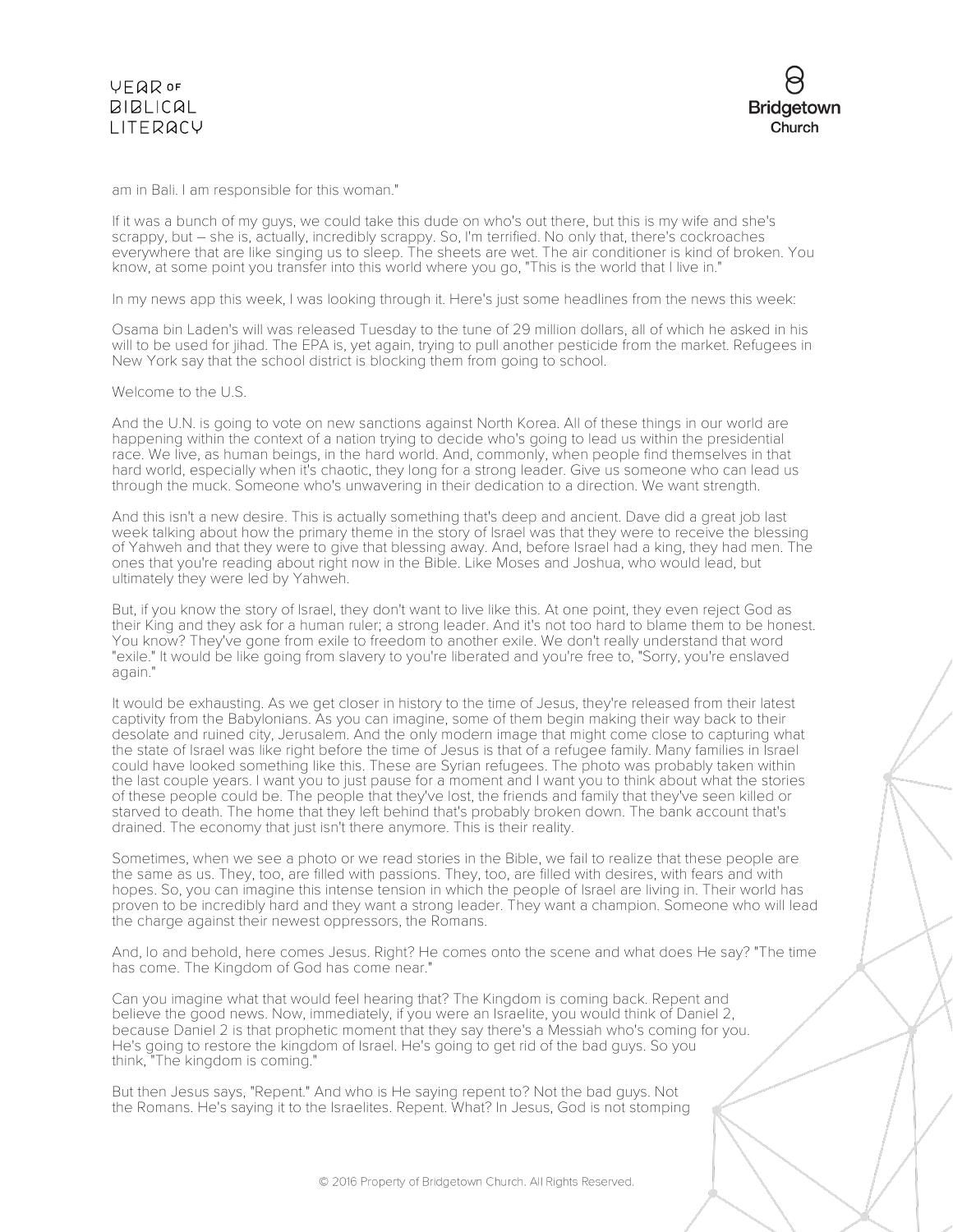## **VEQR OF BIBLICAL** LITERACY



the bad guys so Israel can live well. He's calling Israel to repent and to join in the kingdom project. So, what does this mean? Well, firstly, I think that the message of Jesus when He says, "The Kingdom of God has come, repent and believe the good news," I think firstly is that there's a new way to live. Another way to translate "repent and believe" is "give up your agenda and trust me for mine."

So, Jesus spends the bulk of His time with humanity showing us His agenda. And what is He doing? He's calling Israel to repent, to reconnect with their creator, to live into the covenant. He's healing people. We have stories of Him actually healing people. He's forgiving people and saying, "Your sins are no more. You're free."

And, for a people who are longing for a kingdom, He's sharing subversive stories about the kingdom, showing them just how different it is than the one that they currently live in. He says things like this: "The Kingdom of God is like getting a day's wage for only an hour of work. The Kingdom of God is like finding buried treasure in a field that everybody has forgotten. The Kingdom of God is like a camel climbing through the eye of a needle; it seems impossible, but with God it's possible. The Kingdom is here. It's in your midst. But, it's also coming."

These metaphors, these stories, are little shimmering windows that show us what we never though possible in our world. Forgiveness, blessing, placing value on those who are deemed worthless and getting our motives purified. One of my favorite poets, if not my favorite poet, Christian Wiman, says this:

"Christ speaks in stories as a way of preparing His followers to stake their lives on a story. Because existence is not a puzzle to be solved, but a narrative to be inherited and undergone and transformed, person by person."

These stories, they're not just niceties, they're a way of planting an entirely new culture on earth. They're the seminal refrains that will change reality forever. Jesus' agenda is one that changes the heart, it changes your body, your physicality. It's a renovation of humanity that finds its root in returning humanity back to covenant with the Creator.

Now, we get that and we see the Kingdom and we talk a lot about this at this church about the Kingdom of God. And, to be honest, it's all super nice. The Kingdom sounds great. It makes a ton of sense. It's awesome. But, hang on. Just because you tell stories about something, does that make it come true? For the Kingdom to take root, there must be a King.

So, secondly, I think what Jesus is saying is there's a new way to live and that Jesus is the King over this Kingdom. You see, the world cannot simply be changed by a new teaching and Jesus knows this. So, instead of going after the Romans, instead of gathering the Israelites to Him and saying, "Alright. Here's our new warfare strategy. If you flank that way and you cut that way..." – He doesn't do any of that. We never see Him doing that. Jesus goes after what is really stepping on humanity's throat. Sin, death and the king of this world, Satan.

For a kingdom of forgiveness to begin, the brokenness of humanity has to be dealt with and the king of this world must be disposed of. This is what we have seen from the beginning and you all remember this. Remember Genesis 3? What happens in Genesis 3? Adam and Eve. What do they choose? "We would rather have autonomy. We would rather decide what is good and what is evil than have relationship with you."

They sin against God. That's the core of their sin. They sin against Him. And what does God do? He doesn't go, "Oh my gosh. I am so offended by the way that you have behaved. You have broken my good creation. You've ruined everything."

No. He comes near and He whispers these prophetic words over them. He says, "One day, though you have found yourself in the situation you're in, one day there will be a man who is bruised by the enemy, who's wounded by the enemy, but He will crush the head of the serpent and begin to reverse the curse forever."

And this is the problem that Jews have with Jesus, is it not? See, every good Israelite, they know anyone who hangs on a cross is cursed by God. It says so in the Torah. Like, case closed. They look at Jesus. "He was hanged on a cross. He must be cursed by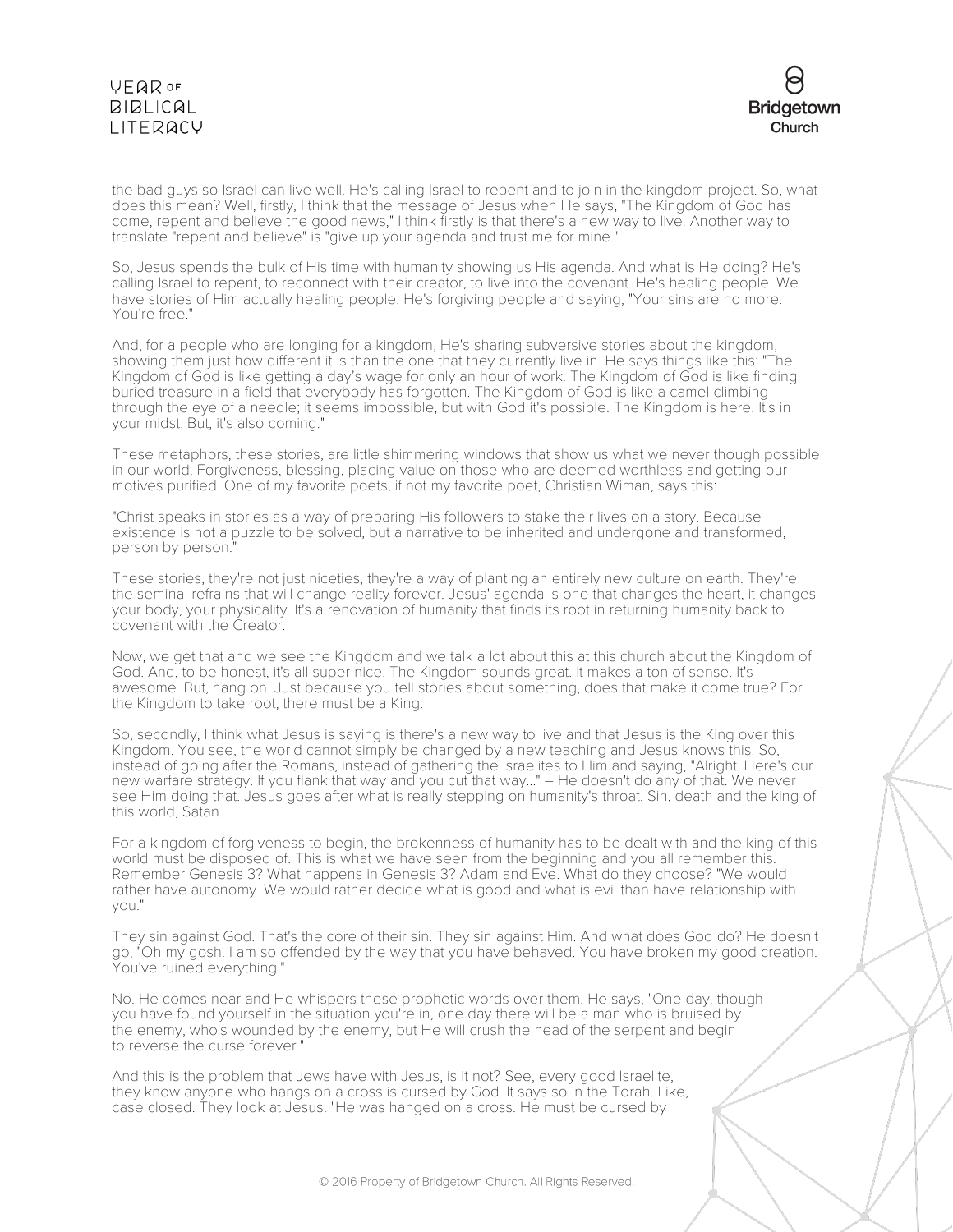## **VEQR OF BIBLICAL** LITERACY



God."

But, what they never understood, what they could just never imagine was just how far their God was willing to go for them. Jesus' message to us is that He has become a curse, that we might be a blessing. Restoring us to the calling that God has had on humanity since His conversation with Abraham in Genesis 12. Now, normally, Jesus is a King, you know, and normally, at a king's coronation, a herald will proclaim who this man is, why he's great, he'll sit upon some exalted throne and a crown will be placed on his head. I want to show you a photo. This is the coronation of Napoleon. I want to point a couple of things out to you. You can see there's this woman who's kneeling on the steps, and we can imagine she's probably either the wife of Napoleon or some romantic interest. She's showing how this guy's great. "I give my life to this guy."

Then you see this guy in the back. He's got this grey hat and he's got this scepter, right? He's kind of right there. He's in gold. We can imagine that's probably the pope, I would imagine, who is agreeing and saying, "This is very good." And where's Napoleon? He's right there. And who's crowning Napoleon? Himself. Napoleon crowns himself. Historically, we know that Napoleon crowned himself. Take that in. Now, how different is Jesus? I want to show you another photo. This is a painting of Jesus and there is no honor, there's a crown of thorns. Insults and spit instead of praise, and a cross instead of a throne. And yet, the great irony of all of this is that Jesus Himself said this: "If the Son of Man be lifted up, He will draw all people to Himself."

That is why the coronation of Jesus as king over all the world is paradoxically His exaltation on the cross. Jesus becomes a King, not in the self-absorbed way of Napoleon, but because He's the only one who's willing to give everything to break the curse of Satan and employ us into the kingdom of blessing. Now, obviously, if you know the story of Israel, they reject this wounded healer. They reject Jesus. The idea of a king who dies, it never crossed the minds of the Israelites. A problem for an Israelite is that they just simply don't want to forgive. They just simply don't need stories. They don't want parables, and the certainly don't want a king who isn't going to fight Rome.

In one of the most profoundly ironic moments in the Gospel, we find out that they would rather have this terrorist named Barabbas released to them instead of Jesus. Because at least he's willing to do something against the oppressors. But, to be honest, I don't think that we can simply point, as we sit here thousands of years later and you open up these stories and we read about them, we can't, as 21st century people, just point the finger at Israel and say, "Oh, they got it so wrong." Because, in a sense, I think that we choose ourselves over Jesus all the time when our lives are filled with any level of uncertainty. When we lose trust in Jesus, we simply elect a new king over our lives with the hopes that maybe this new kingdom, we'll enjoy it a little bit more than Jesus' Kingdom.

It could be a job offer that's going to release you from the horrors of your current workplace. A new kingdom. Or a political party or a candidate who's finally going to get it right. America is going to get right again. It could be a pastor or a new church who you finally think, "Oh, finally I'm going to go to this place and they're going to really take care of me, because that last place? They didn't get it."

That's not going to be Bridgetown. Sorry guys. Or a new love interest, right? Someone who promises fidelity, unlike the last guy. The danger is that we, too, will miss Jesus and His Kingdom if we have the wrong idea of who the Kingdom should be and what the Kingdom should be like. So, I think the question for us tonight is, "How do we receive the King and His Kingdom?"

How do we receive the King and His Kingdom? So, two thoughts tonight. Two takeaways tonight. First is this: we reject any other king but Jesus. We actively reject any other king but Jesus. If you know me well, chances are pretty good that, in our conversations that we've had, Kurt Vonnegut has probably been brought up at least like one time. I love Kurt Vonnegut and, if you haven't read Kurt Vonnegut, you totally should. He's vulgar, he's rude, he's crass, he's funny and he just tells the truth. He tells the truth so well. And, here's a quote I love by him. He says this:

"Some of you may know that I'm neither Christian nor Jewish nor Buddhist nor a conventionally religious person of any sort. I am a humanist, which means, in part, that I've tried to behave decently without any expectation of rewards or punishments after I'm dead. I, myself, have written, 'If it weren't for the message of mercy and pity in Jesus' Sermon on the Mount, I wouldn't want to be a human being. I would just as soon be a rattlesnake.'"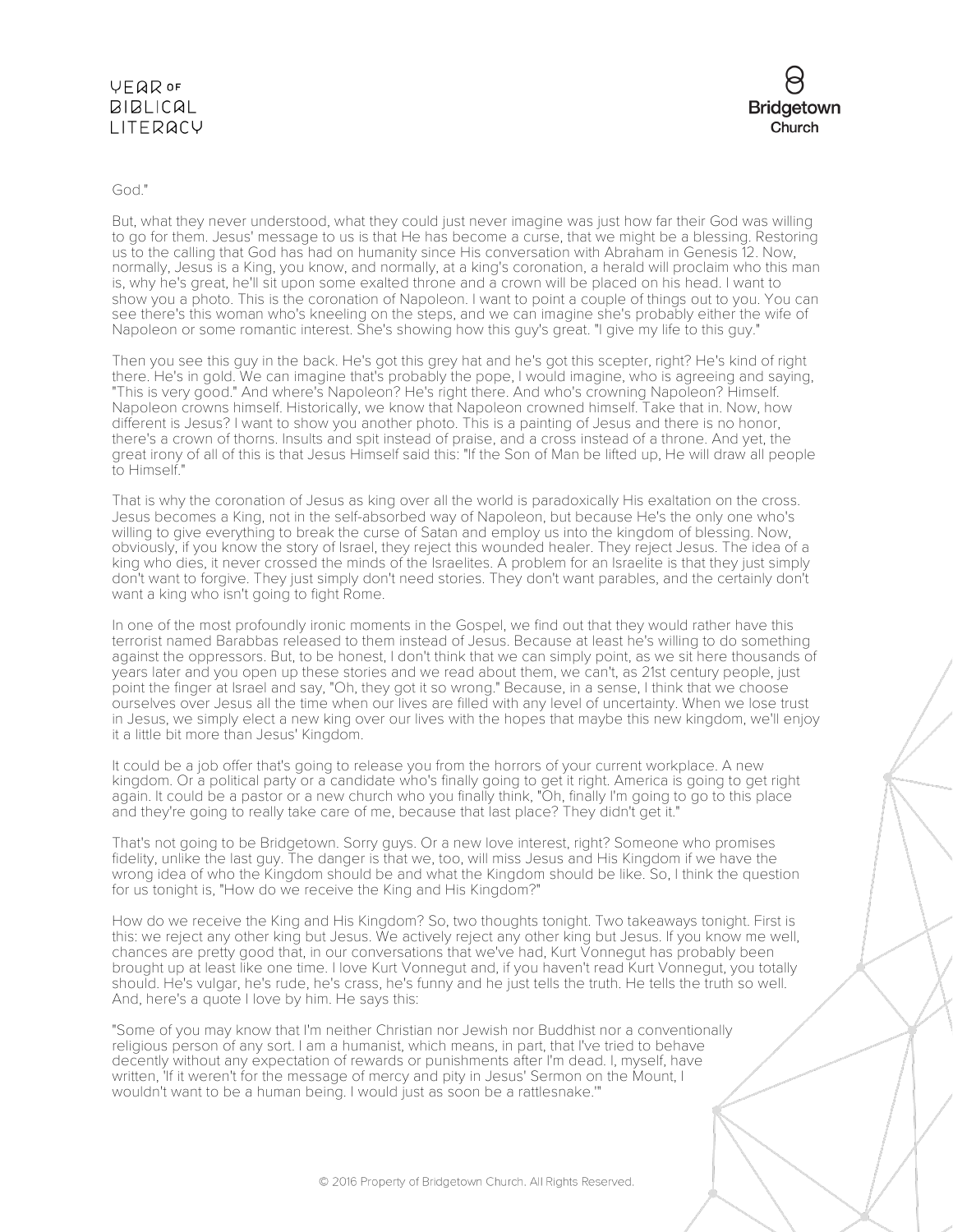# VEQROF  $BIBLICAL$ LITERACY



Alright. I love that guy. But, he illustrates so – he talks about rattlesnakes a lot, if you ever read his books, actually. He just illustrates so perfectly this idea that we can have the teachings of Jesus without His Lordship. Because, if Jesus is simply a teacher, we can take or leave whatever He says and we get to be king. We can take it or leave it. We love to call the shots. We love to decide where we're going to go, who we're going to go with, what we're going to buy and everything else. The dominate metaphor for the way that all of us in this room – whether you know it or not – for the way in which we see our lives is that of a project or projects. Project me. I want to purchase these jeans because of the way that they're going to make my project look. I want to play this sport because of what it says about me. I want to date this person because they're attractive and funny and, as I continue to build myself, I'm going to need somebody like that at my side. I want to drive this car or live in this neighborhood because, in the end, it's all about building project me.

And it's hard because, if you've been around the church for any length of time, you've probably seen how the Gospel that we often preach with our lives as Christians is one that says, "Jesus came to help your project."

We think, you know, when we talk about the prosperity gospel, we think that it's something that is preached by people on TV, not by us. But I think we need to check ourselves. Mark Sayers, he says this:

"We subtly imbibe the implicit prosperity gospel through consumerism and advertising."

I think we call get that.

"But, also through viewing the lives of other Christians who seem to lead amazing, meaningful, pleasurefilled lives. We only have to scroll through our Instagram feeds to find pastors, believing musicians, artists, authors and activists who seem to live incredible lives. These people seem to have the best of both worlds. They follow Jesus and get to travel, live in cool neighborhoods, hang with really interesting people and have an incredible marriage or rock the single life and connect with the most amazing people. We do not recognize the way in which the implicit prosperity gospel affects us until our unspoken expectations are not met. We understand that God would ask people in the two-thirds world to give up things, but our heresy hidden under the surface is our belief that God would not ask me to deny myself."

That sums up our church. That is the way in which all of us live. We say, "Oh, you should follow Jesus." But, in reality, what are we just doing? "You should follow Jesus. It's awesome. Look what it affords us."

But, if Jesus is king, then Jesus asks everyone to do the exact same thing. To rid ourselves of project me. To dump it. To get rid of it. Here's how it's going for me. I feel like I share something along these lines every time I preach and this dude one time came up to me after preaching and he said, "Hey, listen. If you want to be a better preacher, you're going to need some better stories."

I'm like, "Okay. Alright, bud. Thanks. Looking forward to your sermon next week."

But, I don't know. I wrestle with this. It's probably because I'm 25 and I'm young, but I really care what people think about me. Look, I'm saying this to a room full of people, you dress the way – look at how you're dressed. You care what people think about you, too. But, you know, I really do care what people think about me and it's one of those things that I'm just wrestling with because I feel like this is what God is telling me. He's saying, "Alex, you can't put people's opinions of you higher than my opinion of you. You just can't do that. Because, when you do that, what you're in effect doing is you're taking me off the throne and you're saying that these people matter more to you than I do. My opinion of you has to matter more. And I see you as a son, and there's nothing that you could do that would give you a better position in my house. You're my son and I love you."

And yet, time and time again, I wake up and I go, "Oh, I hope this person likes me. I hope they're not mad at me." I don't know. Maybe you've been there. I wrestle with this. In a church with this many people, when I stand up here, I don't know more than half of you, and you have an opinion formed about me and, you know what? Sometimes I go home and I go to sleep and I go, "I bet there's somebody at that church who doesn't like me. There's probably someone."

You know, this is my deep issues. I'm bringing these before the Lord because you know what He says? He says, "I have to be king over your life and when you let other people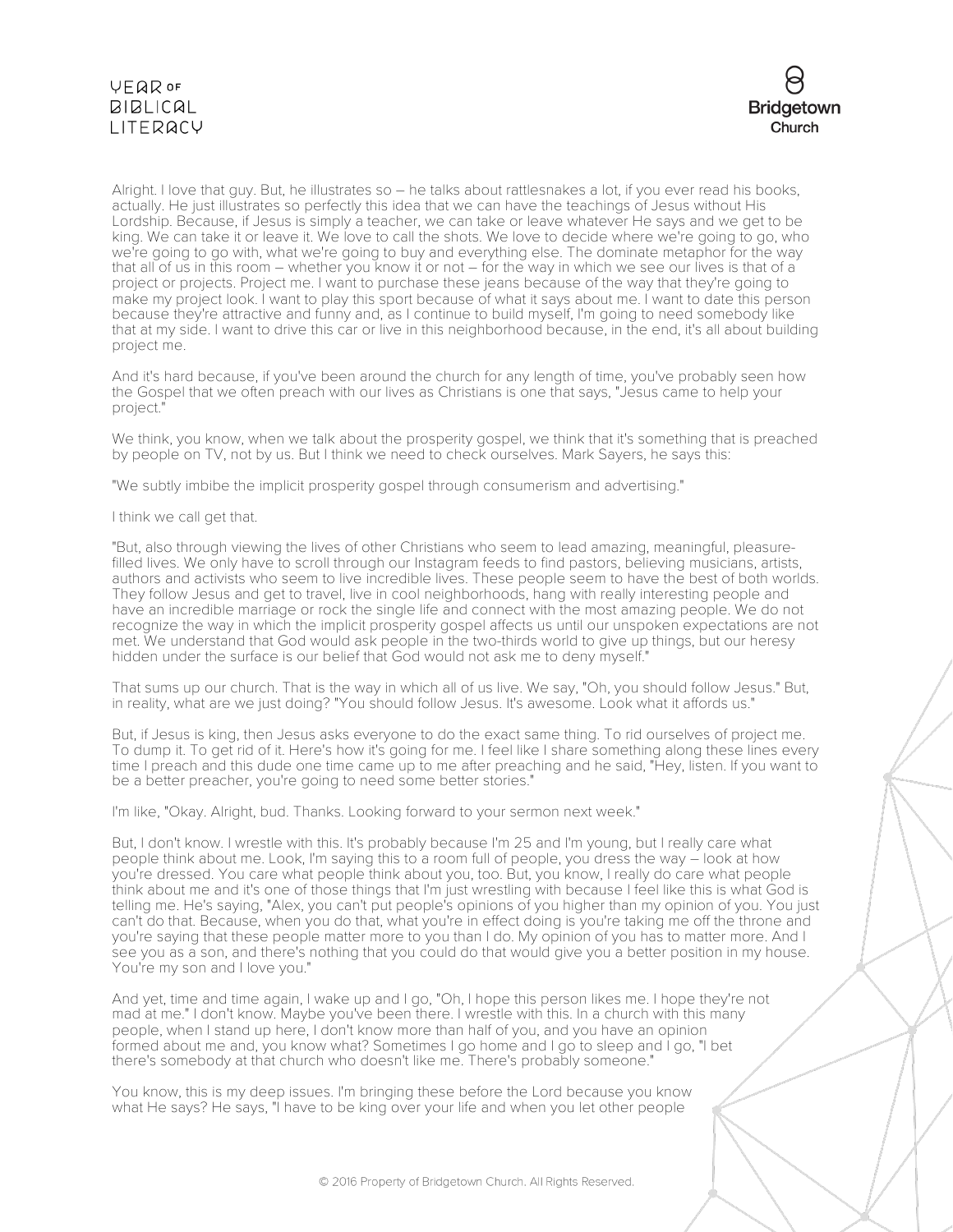

be king over your life or you become the king over your life, I don't get to be."

There is only room for one king, and we must, as followers of Jesus, reject the desire to be like Napoleon. We will not crown ourselves. And that is an active thing that we participate in. Secondly, we join the project of the kingdom. We join the project of the kingdom. The truth is that making Jesus your King, when you do that, it will not bring you back into the soft world. Instead, Jesus will teach you how to live redemptively in the world that you have. So, how do we live? How should we live? What do we learn from Jesus? Well, I think firstly we model our lives after Rabbi Jesus. We become His disciples.

One of my favorite quotes about the brokenness of this world comes from a philosopher named Cornelius Plantinga. He says this:

"All shots are return fire."

The idea that he's getting at is that it is incredibly difficult to find out who hit who first and who swore at who first and who shot first. Humanity lives in this perpetual cycle of hitting back. About a year ago, I went to Israel with Bethany and with Gerald. It was awesome. But, we went with this conservative lobbyist group from Washington D.C., and their whole goal was like, "Hey, guys. Israel is awesome. They're the best. Check out Israel. Eat their food. Enjoy their culture. And, you know what? Israel's lives would be a lot better if it wasn't for those pesky Palestinians. You know, they're always doing weird things and they're always ruining things. So, gosh, you know? You guys, when you go home, you should vote in ways that are pro-Israel."

So I was like, we got this early on in the trip. We're like, "Huh?"

Because, when you go to Israel, I remember having lunch with a couple of Palestinian guys and having lunch with some Israeli guys, and here's what you get: "Well, we hate them because they own our water supply and they own our electricity. We hate them because they come over here on busses and they blow up our kids. We hate them because they come and they pull people out of their beds and they arrest them and we don't see them again. We hate them because they're constantly launching bombs at us."

Back and forth, back and forth. And everybody wants to have an opinion. Israel or Palestine? "Oh, you love Israel? How could any liberal-minded person who actually cares about humanity love Israel?"

"Oh, you love Palestine? Do you not realize that they're all terrorists?"

And here's the reality: all shots are return fire. There's a perpetual cycle of hitting back. But, for us to be members of the Kingdom of God, we must live like Him. And on the cross we see our King would rather be hit and forgive than to get back at someone. He would rather overcome evil with good. Because, when that happens, the cycle breaks. When someone forgives, the cycle breaks. So, as disciples to a rabbi, we mimic Christ in overcoming evil with good. This is the engine of the Kingdom of God. This is how it actually works. This is how it actually goes.

I want to show you guys a picture. Some of you right off the bat know who that is, and some of you are probably angry that I'm even showing his picture in a church. Some of you don't know who this is or you need your memory jogged. About a year ago – this is Dylan Roof – he walked into a church in Charleston, South Carolina, primarily a black church, and he sat down with them while they prayed, while they read from the Scriptures and, after a period of time, he pulled out a gun and he shot them and he killed many of them.

It's just horrific. Later on, we go to find that he is a proclaimed white supremacist and, what is wrong in the world in his mind, is people who are black. Roxanne Gay, who is a New York Times columnist, she wrote this piece for the New York Times called, "Why I can't forgive Dylann Roof."

This is what she says in it. She says, "My lack of forgiveness serves as a reminder that there are some acts that are so terrible we should recognize them as such. We should recognize them as beyond forgiving."

Probably a sentiment that was shared by many. But, I don't know if you know this, the way that the story actually played out. But, the families of the slain actually went and visited him in prison. They said, "No. We want to meet him."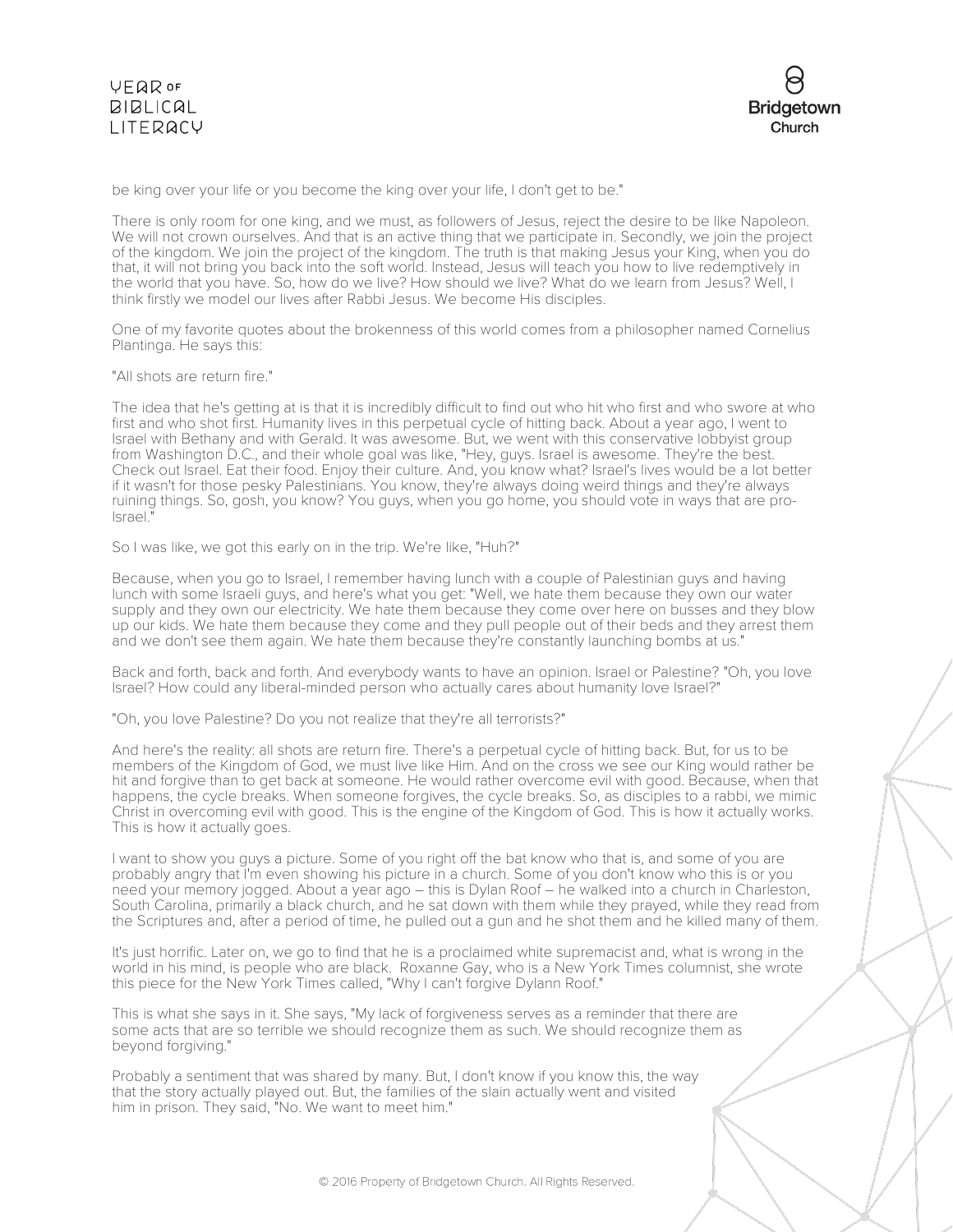## **VFQR OF BIBLICAL** LITERACY



They go to this prison, they visit with him, and this is what they say:

One of them said, "I will never be able to hold her again, but I forgive you," a daughter of one victim said.

"We have no room for hating, so we have to forgive," said the sister of another.

"I pray God on your soul."

That is chilling. Why is that chilling? Why do you feel the way that you do right now? That is the feeling that you get when you see the Kingdom of God actually work. Now, some of you may say, "Oh my gosh. How impractical. How unrealistic. How could you do that? They must have just been doing that for publicity. Like, I agree with the first lady. I agree with Roxanne."

And your alarm is appropriate. If you are not alarmed when you take a hard look at Jesus and His demands on your life, then you must not be taking Him seriously. See, the only way that we can actually forgive, that we can break the cycle, that we can give our lives back to the will of God is because our King, ultimately what He promises us, is mending. It's mending. That one day God will judge what is wrong in this world in finality and He will restore what has been marred.

#### Paul reflects on this in 1 Corinthians. He says, "But Christ has indeed been raised from the dead, the firstfruits of those who have fallen asleep."

There's more to come.

#### "For since death came through a man, the resurrection of the dead comes also through a man. For as in Adam all die, so in Christ all will be made alive."

Another one of my favorite authors, Francis Spufford, he says this:

"I don't care about heaven. I want, I need the promise of mending. 'Mended' is not the same thing as 'never broken.' We're not being promised that it will be as if the bad stuff never happened. It's amnesty that's being offered, not amnesia. Hope, not pretense."

The absolute most amazing part of the story of Jesus is that He promises us what no prophet, no religion, no god has ever dared to promise before: that all will be made right. That all of this that we're living in, this incredibly hard world, that it will be mended. We won't escape the world as though we're leaving some elementary step in humanity's eternal journey as we get onto our celestial kingdom. No, mm mm. That is not the story of the Scriptures. Jesus is coming back to judge and He's coming back to mend the world that we have.

Reflecting on the hard world and what the Kingdom of God does to is, this Eastern Orthodox theologian named David Bentley Hart, this is what he says. It's a long quote, but I'd really encourage you to pay attention.

"As for comfort, when we seek it, I can imagine none greater than the happy knowledge that when I see the death of a child I do not see the face of God, but the face of His enemy. It is not a faith that would necessarily satisfy everyone, but neither is it one in which arguments can defeat: for it has set us free from optimism, and taught us hope instead. We can rejoice that we are saved not through the immanent mechanisms of history and nature, but by grace; that God will not unite all of history's many strands into one great synthesis, but will judge much of history false and damnable; that He will not simply reveal the sublime logic of fallen nature, but will strike off the fetters in which creation languishes; and that, rather than showing us how the tears of a small girl suffering in the dark were necessary for the building of the Kingdom, He will instead raise her up and wipe away all tears from her eyes–and there shall be no more death, nor sorrow, nor crying, nor any more pain, for the former things will have passed away, and He that sits upon the throne will say, 'Behold, I make all things new.'"

There's a story in the book of Joshua that maybe you read this morning about Achan. As read this story about Achan, it's a sad story. I mean, this guy, obviously enticed by the treasure of Jericho, steals it. When God said to put it in His temple, he takes it for himself